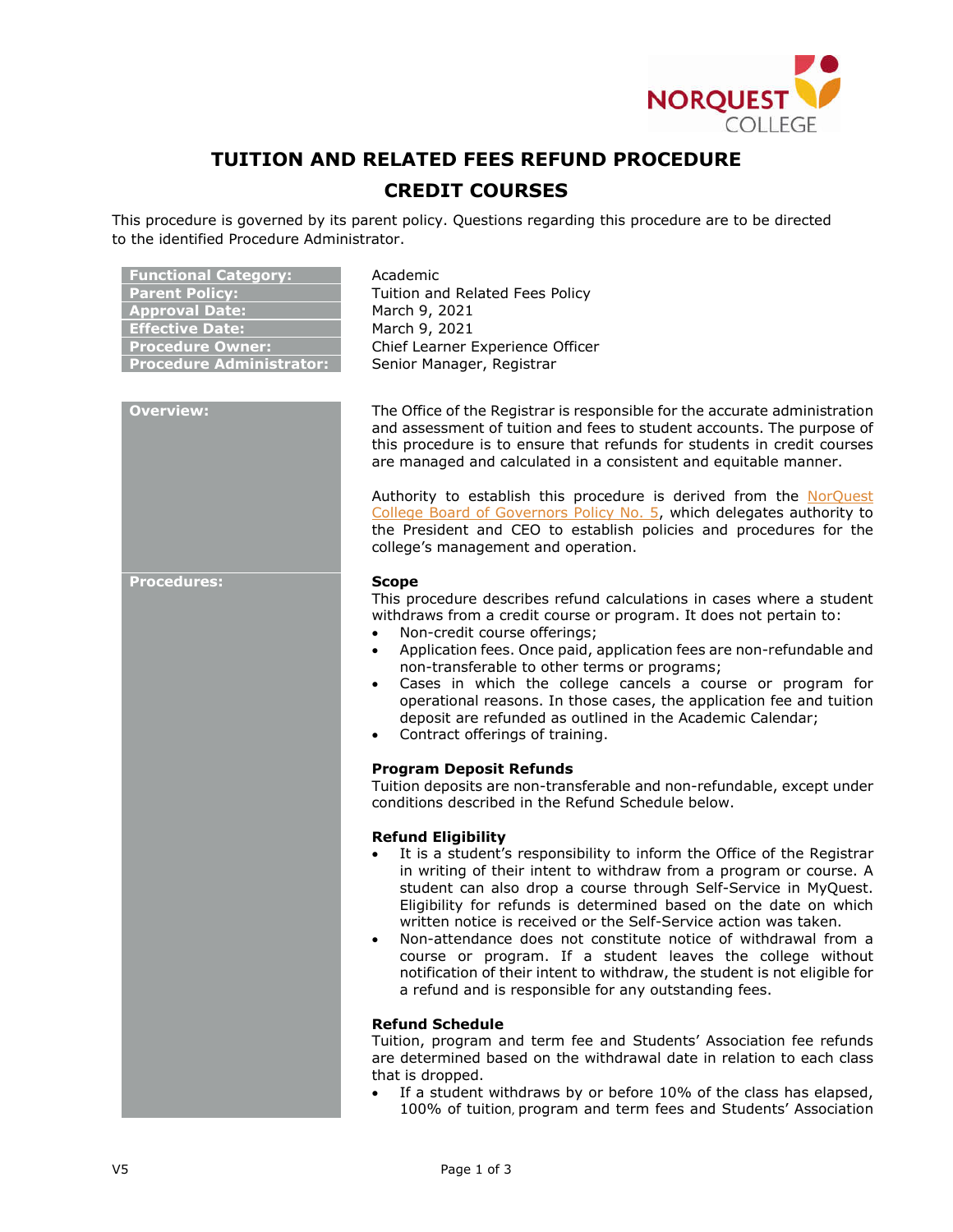

fees paid for the class are refundable. The tuition deposit will be forfeited, if applicable.

- $\bullet$ If a student withdraws when between 1 1% and 20% of the class has elapsed, 75% of tuition paid for the class is refundable, and no refund for program and term fees or Students' Association fees is available.
- After 20% of a class has elapsed, no tuition, program and term fees or Students' Association fee s refund is available.
- If a student's study permit application is denied and the Office of the Registrar is notified one or more days prior to the start of a program, a student is eligible to receive a refund of fees, less 25% of the tuition deposit.

When a student withdraws from an entire program, the following refund schedule applies in addition to the tuition and program and term fees rules above. If a student withdraws from a program :

- 30 days or more before the start date of the program, the student is eligible for a full refund of tuition and fees paid and a refund of half of the tuition deposit amount paid (if applicable).
- $\bullet$ Prior to the start date of the program, but within 30 days of the start of the program, the student is eligible to receive a full refund of tuition and fees paid, less the entire tuition deposit and the U - Pass fee (if applicable).
- $\bullet$ After the program has begun, but by or before 10% of each class length has elapsed, the student is eligible to receive a 100% refund of all fees paid, less the entire tuition deposit, Health and Dental coverage charges (if a coverage claim has been made), and the U - Pass fee (if applicable). A withdrawal administration fee is also charged.
- $\bullet$ When more than 10% of the session has elapsed, the tuition deposit and all fees (other than tuition, as noted above) are non -refundable. A withdrawal administration fee is also charged.

## **Receiving a Refund**

- Students who are entitled to a refund and are no longer registered at NorQuest College will receive a refund within eight weeks of withdrawal. Refunds are issued to the same source from which payment was received.
- Students who are entitled to a refund and are continuing their studies at the college will have any credit balance applied automatically to their next term's fees. If a student is not registered in the next term, a refund will be issued.
- Students who have been sponsored by an agency, organization, or Indigenous band and students who have received government loan funding will have any refund monies sent directly to their funder.

## **Financial Appeals**

- Students who wish to request a refund due to special circumstances (e.g. documented family or medical emergency) may submit an appeal. The Registrar (or designate) is the authority for the determination of special circumstances and the adjudication of appeals.
- Appeals should be initiated within 30 days of the end of term or of the date of the course drop /withdrawal, whichever is first. A completed Request for Financial Appeal form and appropriate documentation in support of the appeal should be submitted to the Office of the Registrar. Decisions on financi al appeals are final.